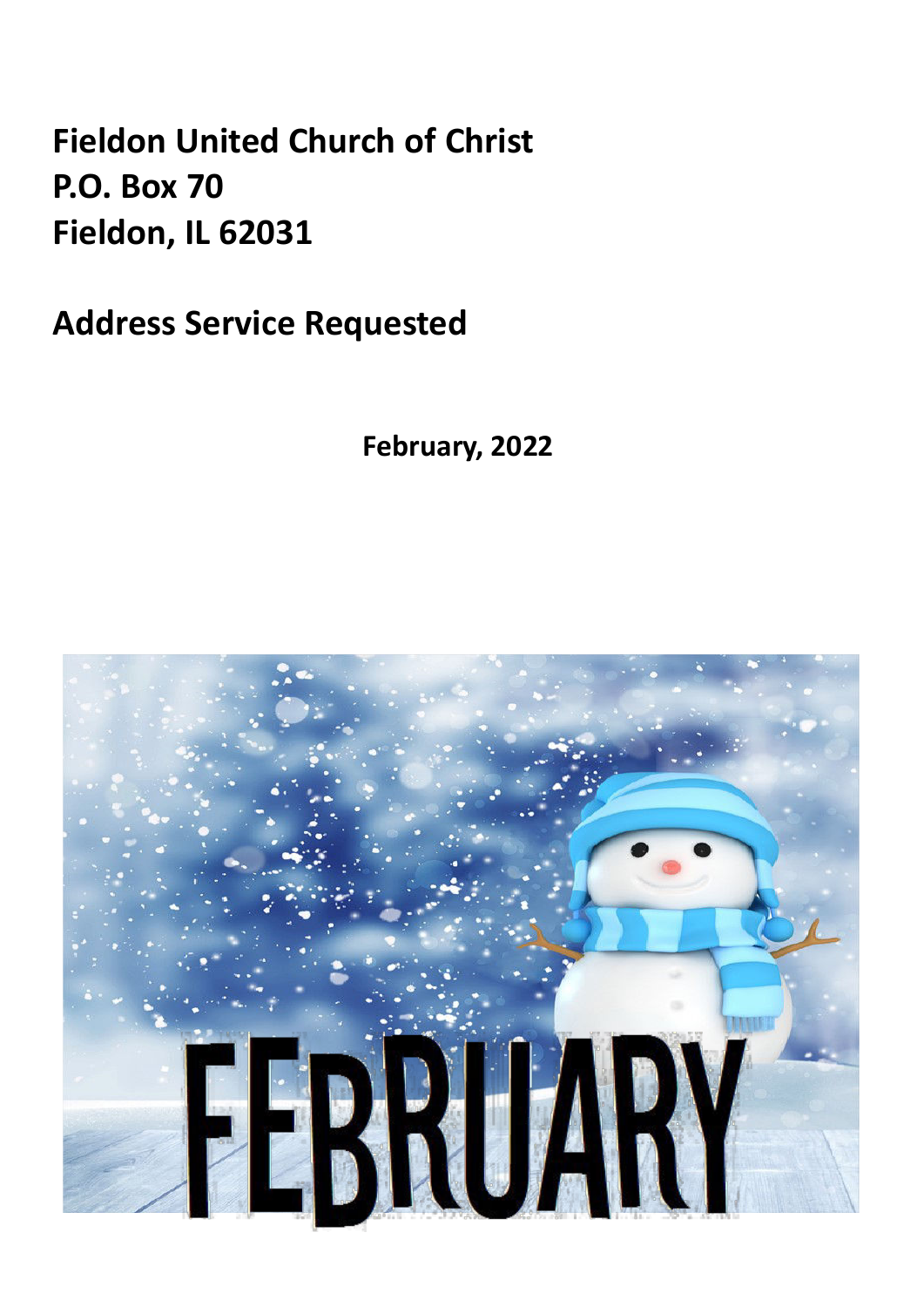## *The Tidings*

### *Fieldon United Church of Christ P.O. Box 70, Fieldon, IL 62031 (618)376-4641 (314)324-3061 Pastor Donna Cell*



"We love because God first loved us."

(I John 4:19)

This year, I am bringing red and white paper, paper embellishments, glue and scissors to work with my grandson Jasper to make Valentines with me for his parents and grandparents. I love seeing the finished products – red hearts, pink hearts, hearts adorned with sparkles, and hearts glued to hearts. I remember a time when I went into the daycare of the church I served, seeing all the hearts hung everywhere, even the ceiling. I commented to the teacher about how wonderful it was to see all the hearts decorated, and what fun the children must have had in making them. The teacher said, "These Valentines are made for God." What a wonderful idea to do!

Every year people send Valentine cards to friends and families. This year, the Confirmation class is going to have everyone sign Valentine cards to put with sweet treats for those who are homebound. It is our way to say – We love and care for you. But too often we fail to express our love to God. My love for God is in response to God's love for me. We can express our love to God by spending time in God's presence, enjoying God's nearness, reading God's word and daily seeking to know God more and more. We show are love for God in the way we walk, talk and live.

Every day is made up of hundreds of opportunities to love God and to show God's love. Think of your prayer time as sending a Valentine of love to God with your presence and words. We demonstrate God's love by listening and responding to others with compassion and care. May all we say and do say to God "I love you".

Shalom,

Pastor Donna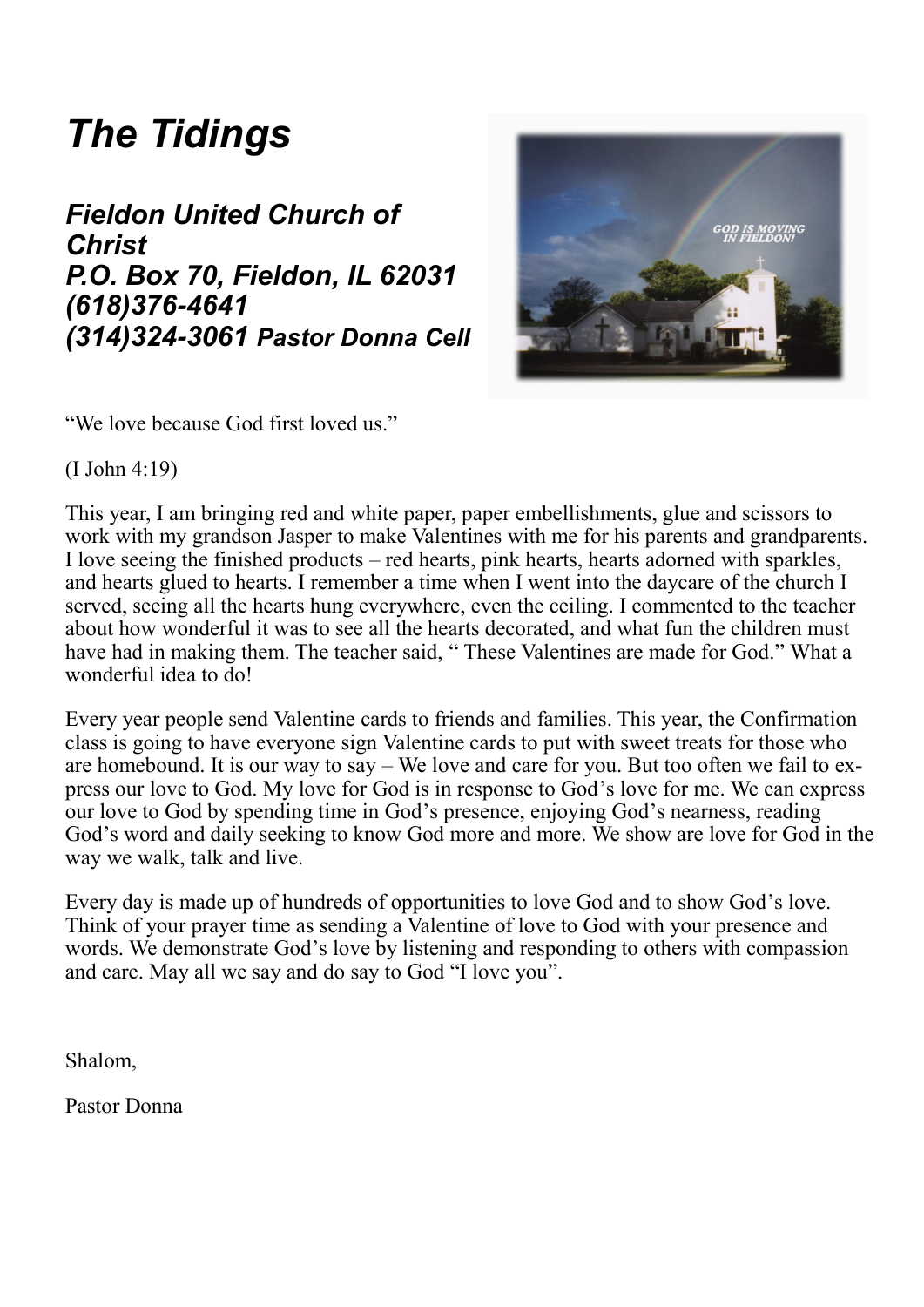#### **COUNCIL MEMBERS**

**Benji Dehner- President Marilyn Rogers-Treasurer Bill Schaaf-Vice President Linda Eads-Special Funds Andrea Dehner Janice Devening**

**Kathy Eagleton - Secretary Karen Krueger-Financial Secretary**

**\*Council Meetings held on the 3rd Sunday of the month after church.** 

**TRUSTEES ELDERS DEACONS**

**BUILDING MATTERS SPIRITUAL NEEDS FINANCIAL CONCERNS**

**Benji Dehner Kathy Eagleton Marilyn Rogers Bill Schaaf Andrea Dehner Linda Eads Janice Devening Karen Krueger** 

#### **CHRISTIAN EDUCATION BOARD**

**President & Secretary Cristal Dehner-Attendance Mentor**

**Marilyn Woelfel-Treasurer Bernice Guilander-Activities Director**

**\*CEB Meetings held monthly at a time agreed upon at the meetings.**

#### **YOUTH GROUP**

**Patty Fanning-Youth Director Treasurer-TBA**

Jeremiah 3:15 Then I will give you shepherds<br>after my own heart,<br>who will lead you with knowledge and understanding.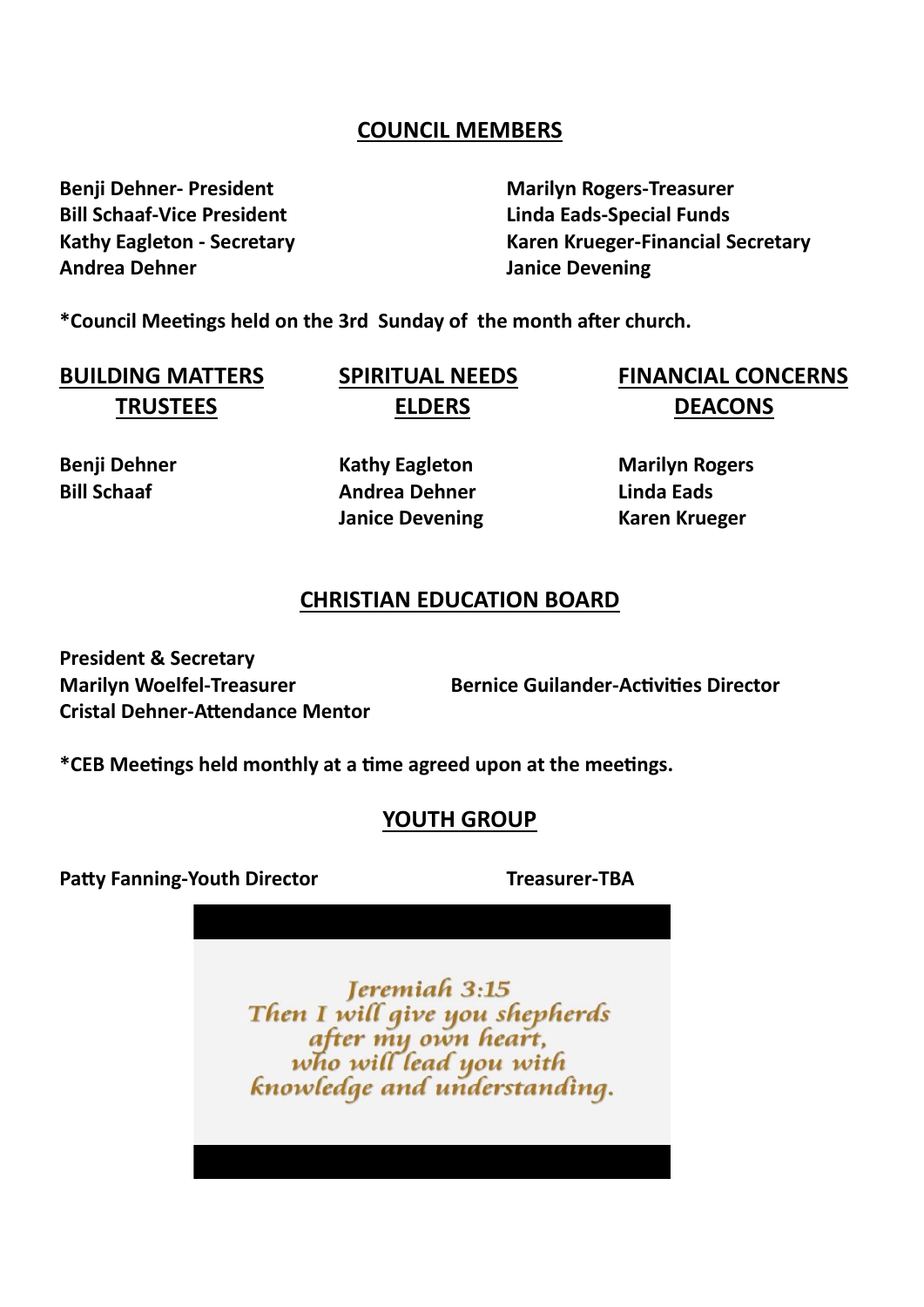# *February 2022*

| <b>Sun</b>                                                                             | <b>Mon</b>                        | <b>Tue</b>       | <b>Wed</b>     | <b>Thu</b>     | <b>Fri</b>     | <b>Sat</b>     |
|----------------------------------------------------------------------------------------|-----------------------------------|------------------|----------------|----------------|----------------|----------------|
|                                                                                        |                                   | $\boldsymbol{l}$ | $\overline{2}$ | $\overline{3}$ | $\overline{4}$ | $\overline{5}$ |
| $6$ Installation<br>of New Coun-<br>$\it{cil}$ Members<br>$\&$ Quarters<br>for Heifers | $\overline{7}$                    | 8                | 9              | 10             | 11             | 12             |
| 13<br>Valentine<br>$\operatorname{Cards}$ for the<br>homebound                         | 14<br>Happy<br>Valentine's<br>Day | 15               | 16             | 17             | 18             | 19             |
| $20$ Council<br>$&$ CEB Meet-<br>ings, $Food$<br>Pantry $\&$<br>Communion              | 21<br>Presidents Day<br>全<br>Acc  | 22               | 23             | 24             | 25             | 26             |
| 27                                                                                     | 28                                |                  |                |                |                |                |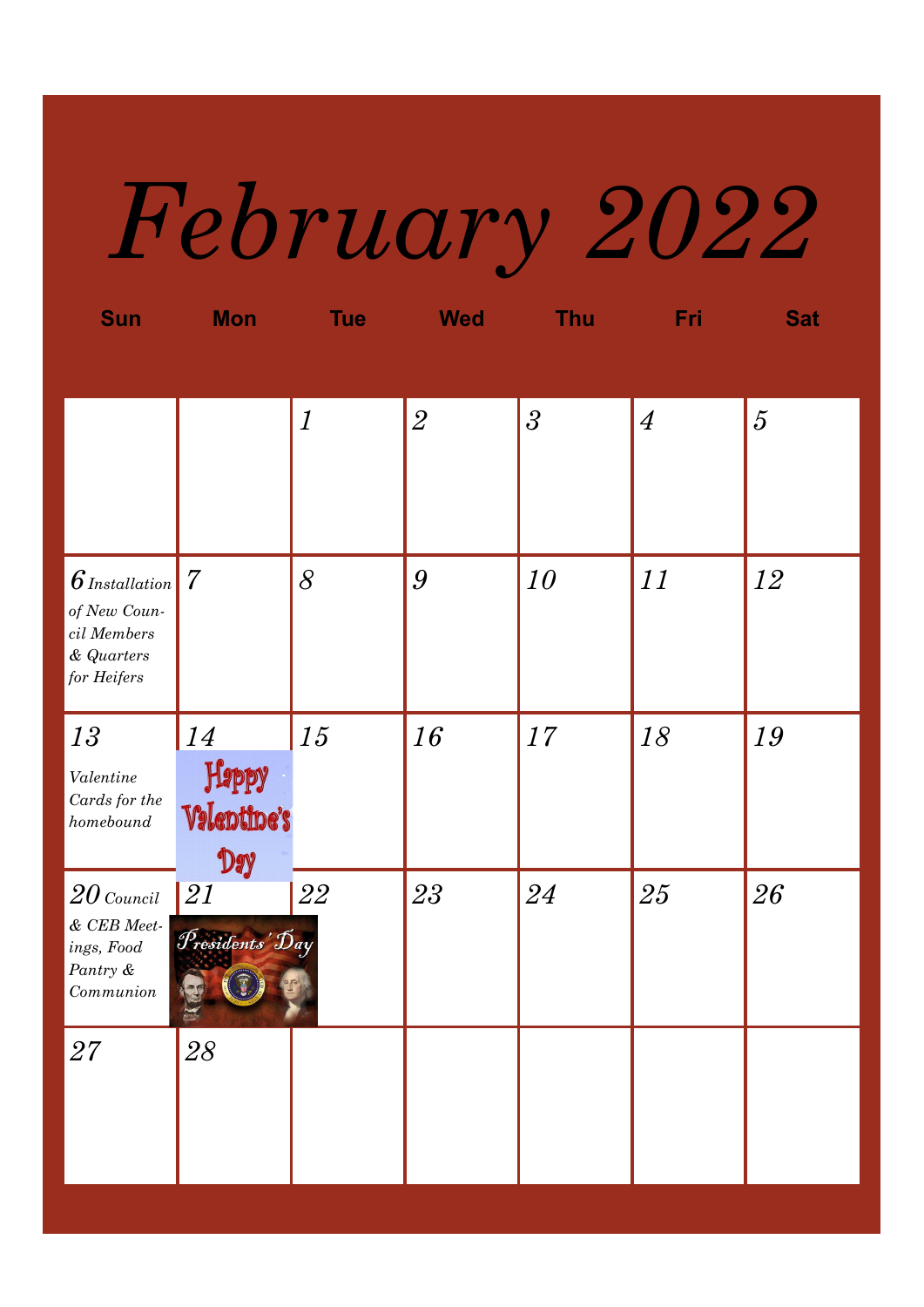

*February 1st - Pastor Donna Smith-Pupillo February 2nd - Karen Huff February 3rd - Jennifer Thomas Lape February 6th - Matt Thomas February 11th - Deb Haag February 12th - Tom Gettings February 13th - Jenna Rose Dauer February 15th - Lee Eagleton & Morgan Heitzman February 21 - Dana Gettings February 29th - Rick Hagen* 

 *NEW EXECUTIVE DIRECTOR AT KINDERCOTTAGE* 

*AIMEE WASHINGTON-HART* 



Happy Amiversary!

 *February 3rd - Clayton & Sheron Wadlow February 10th - Joe & Michelle Wadlow February 16th - Steve & Deb Haag*